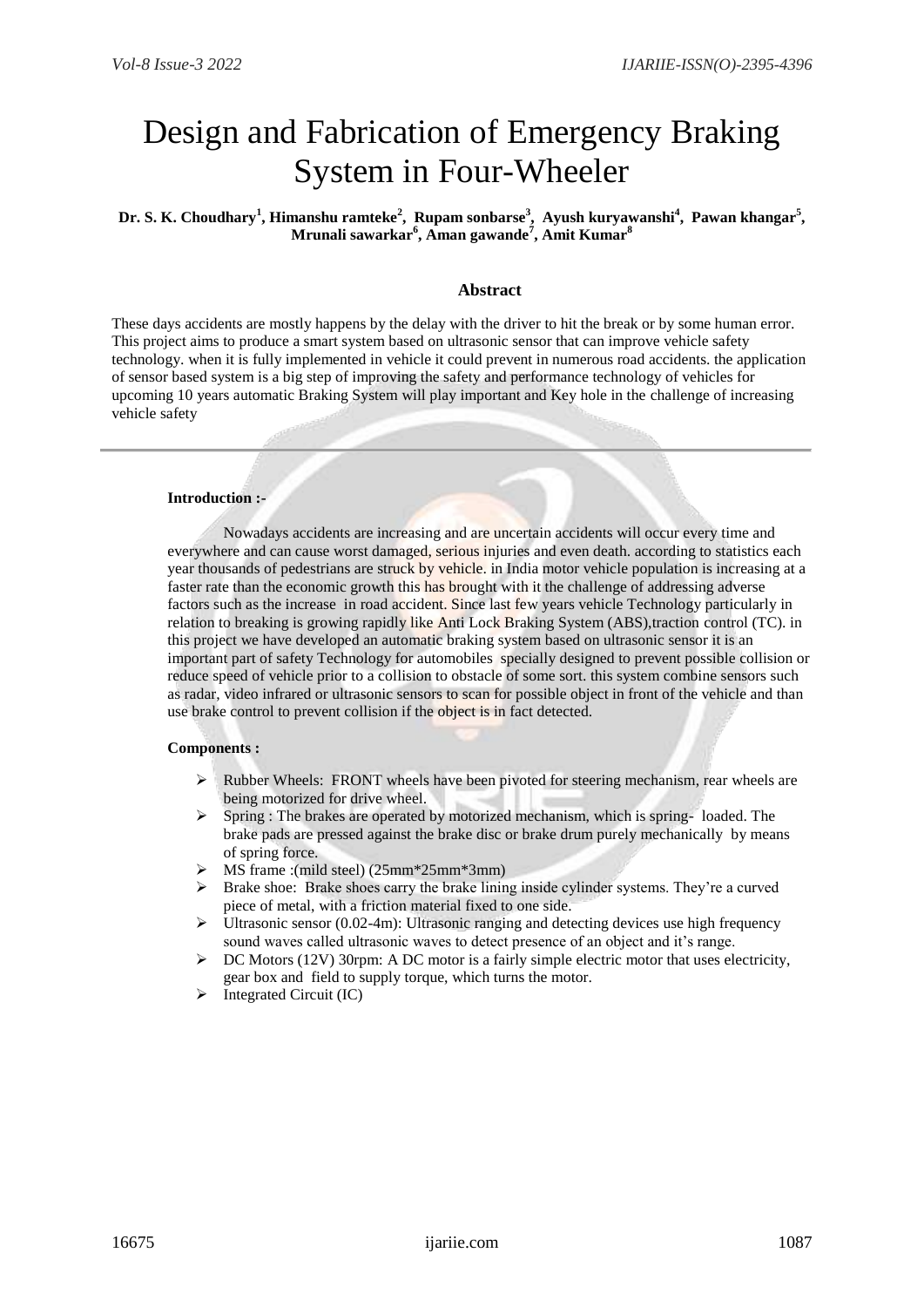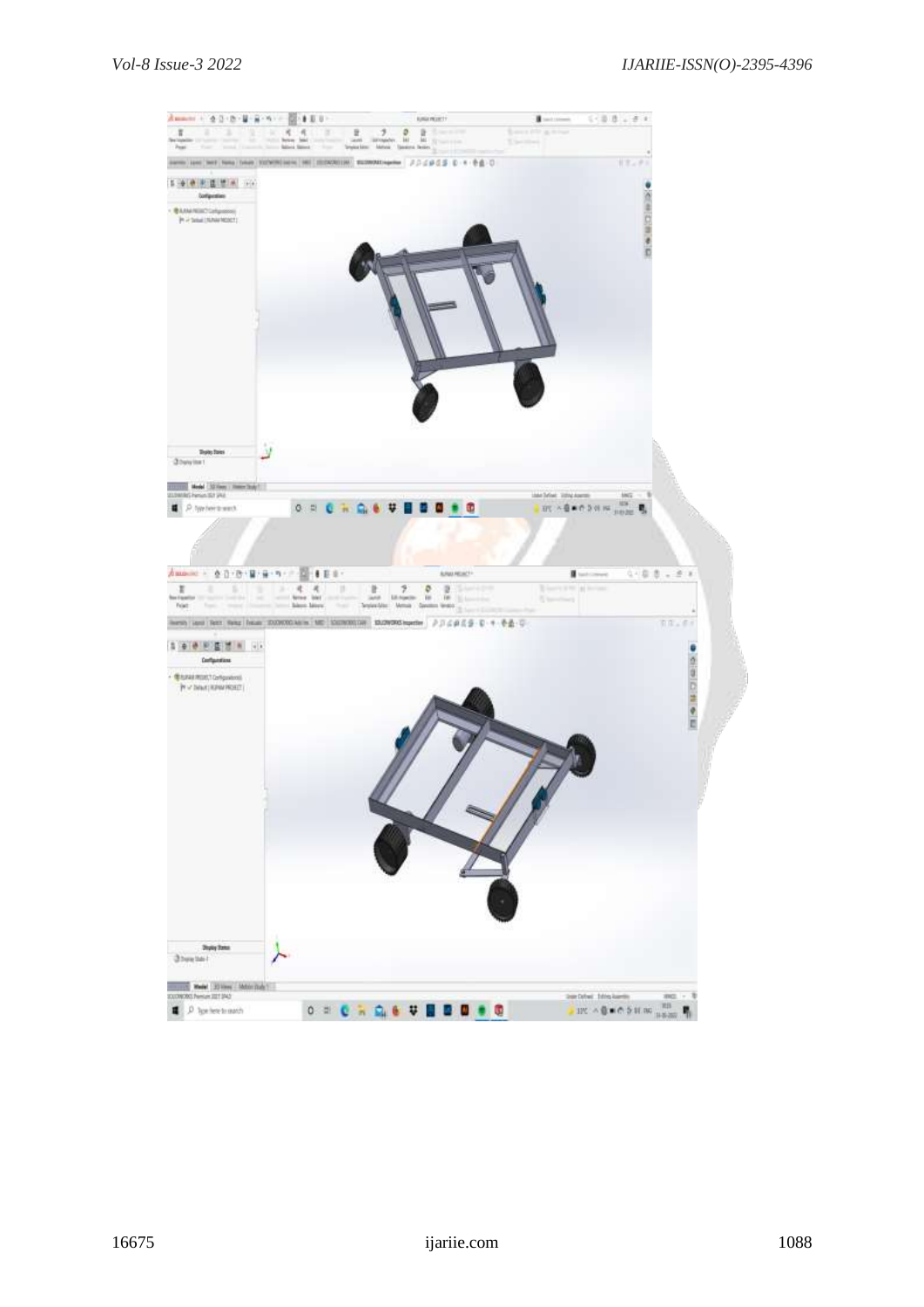#### **Working :-**

Initially, the Ultrasonic sensor will transmit the ultrasonic waves in frequency of 20KHz. If there's any obstacle in the path, the ultrasonic waves gets reflected. This reflected ultrasonic waves are received by the Ultrasonic sensor. The Ultrasonic sensor receives the reflected ultrasonic waves and also the signals are passed to the negative feedback circuit. The feedback loop features an microcontroller which has a timer circuit, Therefore the timer circuit is ready up with interval. The feedback loop is employed to activate linear actuator setup. that the threaded screw within the linear actuator moves within the clockwise direction and pulls the treadle and therefore the brakes are applied. Simultaneously the bumper moves forward with help of rack and pinion connected with a motor.

In this automatic braking system , there's a four wheel cart during which rear wheels are being motorized for drive wheel. Front wheels are pivoted for steering mechanisms. New friction brakes are designed for emergency braking. The brakes are operated by motorized mechanism , which is spring-loaded. The drive of the car is remote operated. Two sensors are used for front and rear for avoiding damage to the car at the time of parking. The sensors used are a capacitive type which might sense both metal and non-metal obstacles. Also , two relays are used after the sensors which activate the braking motor when obstacles are sensed either in forward or reverse direction.

#### **The Fundamental Of Sensor**

Sensor is an device that maps an environmental attribute to a quantitative measurement. collect information about the globe. Each sensor is predicated on a transduction principle which is conversion of energy from one form to a unique form.

#### **The Fundamental of Ultrasonic Sensor**

Ultrasonic ranging and detecting devices use high frequency sound waves to detect the presence of an object and its range. The systems either measure the echo reflection of the sound from objects or detect the interruption of the sound beam because the objects pass between the transmitter and receiver. An ultrasonic sensor usually uses a transducer that produces an electric output in response to received ultrasonic wave. The conventional frequency range for human hearing is roughly 20 to twenty,000 Hertz.

**Braking Distance**

We have kinetic energy

$$
K.E.=1/2mV^2 \qquad \ldots (1)
$$

We have the velocity i.e. 200km/hr =55m/sec

We have work done  $=$  force\*distance

Work done = 
$$
F^*s
$$
 .... According newton's 2<sup>nd</sup> law  
F=m\*a  
= m\*a\*s

The ultrasonic sensor used in project has range is 4m

 $s = 4m$ 

Work done =  $m^*a^*4$  …(2)

According the work energy theorem, the work done on an object is the change in its kinetic energy  $W=$ **Δ(K.E)**

 $\frac{1}{2}$  mV^2 = m\*a\*4

 $a = 55^{\circ}2/8$  (a=retardation)